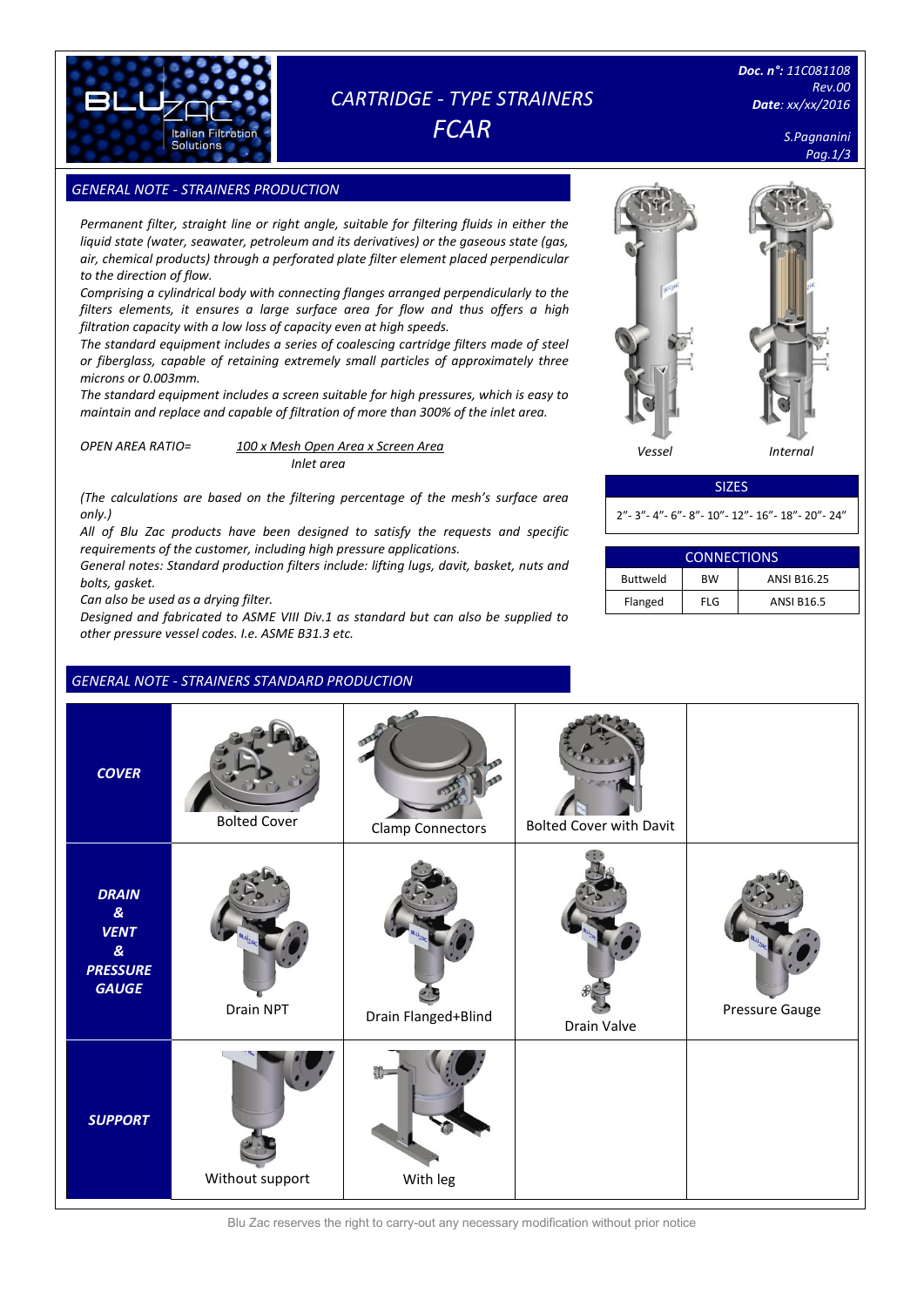# *CARTRIDGE - TYPE STRAINERS FCAR*

*Doc. n°: 11C081108 Rev.00 Date: xx/xx/2016*

> *S.Pagnanini Pag.2/3*



[Digitare il testo]

Italian Filtration<br>Solutions

**BLL** 



|      | <b>Size</b>   | 2 <sup>''</sup> | 3"  | 4"  | 6"   | 8''  | <b>10"</b> | 12"  | 14"  | 16"  | 18"  | 20"  | 24"  |
|------|---------------|-----------------|-----|-----|------|------|------------|------|------|------|------|------|------|
|      | D             | 168             | 168 | 168 | 273  | 324  | 356        | 406  | 508  | 609  | 609  | 660  | 660  |
|      | S(mm)         | 300             | 300 | 300 | 450  | 500  | 550        | 600  | 750  | 850  | 900  | 1000 | 1150 |
|      | 150           | 400             | 450 | 450 | 600  | 700  | 750        | 850  | 1000 | 1100 | 1100 | 1250 | 1400 |
|      | 300           | 450             | 450 | 450 | 600  | 700  | 750        | 900  | 1000 | 1100 | 1150 | 1300 | 1400 |
| SF   | 600           | 450             | 450 | 500 | 650  | 750  | 850        | 950  | 1050 | 1200 | 1200 | 1350 | 1500 |
| (mm) | 900           | 500             | 500 | 550 | 700  | 850  | 900        | 1050 | 1150 | 1250 | 1300 | 1500 | 1700 |
|      | 1500          | 500             | 550 | 550 | 750  | 950  | 1050       | 1200 | 1350 | 1450 | 1500 |      |      |
|      | 2500          | 550             | 650 | 650 | 950  | 1150 |            |      |      |      |      |      |      |
|      | 150           | 350             | 350 | 350 | 500  | 600  | 700        | 800  | 900  | 950  | 1100 | 1200 | 1300 |
|      | 300           | 350             | 350 | 350 | 500  | 600  | 700        | 800  | 950  | 1100 | 1100 | 1200 | 1300 |
| B    | 600           | 350             | 350 | 375 | 500  | 650  | 750        | 850  | 1000 | 1100 | 1200 | 1300 | 1400 |
| (mm) | 900           | 350             | 400 | 450 | 600  | 750  | 850        | 900  | 1000 | 1100 | 1200 | 1300 | 1400 |
|      | 1500          | 400             | 400 | 400 | 550  | 700  | 800        | 900  | 1100 | 1300 | 1300 |      |      |
|      | 2500          | 400             | 400 | 400 | 600  | 700  |            |      |      |      |      |      |      |
|      | 150           | 200             | 200 | 200 | 275  | 325  | 350        | 400  | 450  | 550  | 600  | 600  | 650  |
|      | 300           | 200             | 200 | 225 | 300  | 325  | 450        | 500  | 550  | 600  | 650  | 650  | 750  |
| C    | 600           | 230             | 230 | 250 | 350  | 400  | 500        | 550  | 600  | 650  | 650  | 700  | 800  |
| (mm) | 900           | 250             | 250 | 250 | 350  | 500  | 550        | 600  | 650  | 750  | 800  | 800  | 900  |
|      | 1500          | 300             | 300 | 325 | 500  | 600  | 650        | 700  | 800  | 900  | 950  |      |      |
|      | 2500          | 400             | 400 | 425 | 700  | 800  |            |      |      |      |      |      |      |
|      | <b>150RF</b>  | 36              | 38  | 42  | 117  | 152  | 228        | 294  | 395  | 547  | 554  | 875  | 1350 |
|      | 300RF         | 77              | 86  | 102 | 236  | 365  | 443        | 609  | 935  | 1405 | 1523 | 1895 | 3186 |
| Wt   | 600RF         | 123             | 137 | 168 | 411  | 509  | 750        | 982  | 1607 | 2320 | 2488 | 3503 | 4793 |
| (Kg) | <b>900RF</b>  | 136             | 166 | 192 | 488  | 619  | 905        | 1152 | 2206 | 2839 | 3193 | 4082 | 5634 |
|      | 1500RF        | 272             | 303 | 402 | 905  | 1459 | 2172       | 2955 | 4833 | 7493 | 8042 |      |      |
|      | <b>2500RF</b> | 529             | 607 | 676 | 2012 | 3052 |            |      |      |      |      |      |      |
|      | 150BW         | 35              | 36  | 38  | 114  | 144  | 216        | 277  | 366  | 519  | 540  | 841  | 571  |
|      | 300BW         | 67              | 68  | 72  | 185  | 281  | 341        | 446  | 726  | 1133 | 1173 | 1469 | 1256 |
| Wt   | 600BW         | 109             | 110 | 116 | 313  | 374  | 534        | 702  | 1219 | 1825 | 1885 | 2710 | 2238 |
| (Kg) | 900BW         | 120             | 137 | 140 | 382  | 464  | 669        | 849  | 1768 | 2311 | 2516 | 3192 | 2720 |
|      | 1500BW        | 243             | 246 | 261 | 721  | 1131 | 1612       | 2104 | 3676 | 5981 | 6086 |      |      |
|      | 2500BW        | 481             | 495 | 504 | 1561 | 2324 |            |      |      |      |      |      |      |

| <b>DIMENSION TOLLERANCE</b> |                   |           |            |  |  |  |  |
|-----------------------------|-------------------|-----------|------------|--|--|--|--|
|                             | <b>DIMENSION*</b> |           |            |  |  |  |  |
| <b>SIZE</b>                 | S                 | <b>SF</b> | B<br>C & H |  |  |  |  |
| 1/2" to 2.1/2"              | ±1                | ±1        | ± 5        |  |  |  |  |
| $3"$ to $4"$                | ±1                | ±2        | ± 5        |  |  |  |  |
| 6" to 8"                    | ±2                | $±$ 3     | ± 8        |  |  |  |  |
| 10" to 18"                  | $±$ 3             | ± 5       | ± 8        |  |  |  |  |
| 20" to 24"                  | ± 5               | ±7        | ±10        |  |  |  |  |
| 26" to 30"                  | ± 8               | ±10       | ±15        |  |  |  |  |
| 32" to 48"                  | ±10               | ± 12      | ±20        |  |  |  |  |

\*S, SF, A, H and H1 are in millimeters (mm)